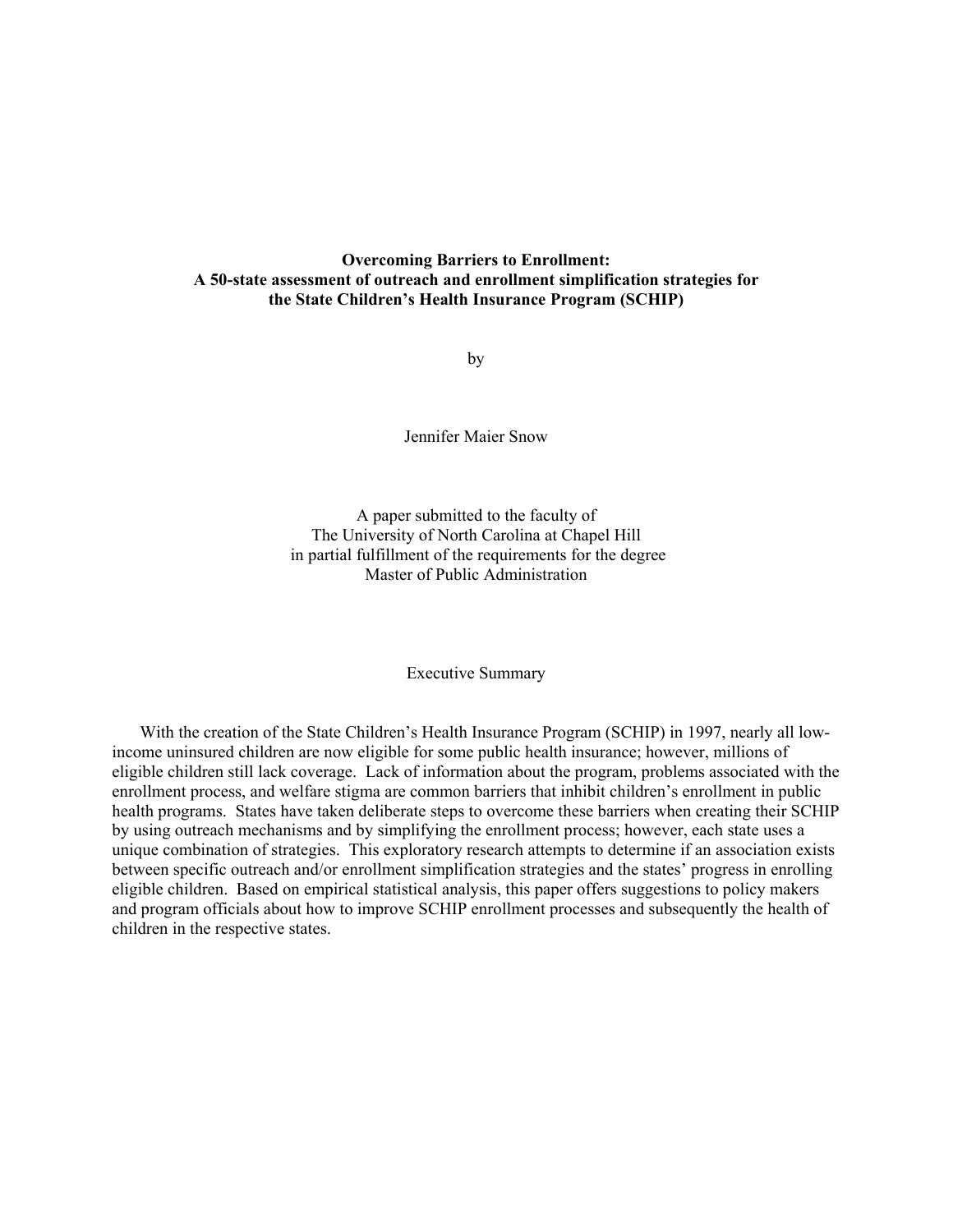#### **Children's Lack of Health Insurance and SCHIP**

Health insurance plays a critical role in ensuring that children obtain timely medical care that is appropriate to their developmental needs.<sup>1</sup> Uninsured children are more likely to be sick as newborns, less likely to be immunized as preschoolers, less likely to receive medical treatment when they become injured, and less likely to receive treatment for illnesses.<sup>2</sup> Despite the clearly documented benefits of health insurance, one of the largest groups of uninsured persons in this country is children.<sup>3</sup> In 1996, nearly 10.6 million children, or about 14 percent of all children in the United States, did not have health insurance coverage.<sup>4</sup>

Since the failure of President Clinton's health care reform initiative in 1994, legislators have sought more incremental approaches to expand public health insurance to targeted subsets of the population. Advocates maintain that extending health insurance coverage to uninsured children was a logical first step because they are relatively inexpensive to insure and could gain considerable benefits from coverage.<sup>5</sup> The Balanced Budget Act of 1997 established Title XXI of the Social Security Act, creating the State Children's Health Insurance Program (SCHIP). SCHIP is a federal grant-in-aid program that entitles states to federal allotments to provide "child health assistance to targeted low-income children" who are ineligible for other insurance coverage, including Medicaid.<sup>3</sup> As the largest expansion of the federal commitment to children's health insurance since the enactment of Medicaid in 1965, SCHIP marks a historic milestone.<sup>6</sup> The law is authorized for ten years and the total federal allotment is nearly \$40 billion over the life of the legislation. Annual federal allocations to states are based on the state's share of low-income and uninsured children using estimates from the Current Population Survey.<sup>7</sup> SCHIP targets low-income children whose family incomes do not exceed 200 percent of the federal poverty level or 50 percentage points of a state's Medicaid income-eligibility level, whichever is higher.

During the debate leading up to the passage of SCHIP, states demanded and received a great deal of flexibility when designing their SCHIP program.<sup>8</sup> This state programmatic flexibility has resulted in great variety among SCHIP programs, in terms of program type, benefit package, delivery system, outreach strategies and enrollment process. As of February 2000, there is an SCHIP program in place in all 50 states, the District of Columbia, Puerto Rico, and the four US territories. (See Appendix A for a complete listing of program design by state.) In fiscal year 2001, a total of 4.6 million children have gained health insurance through SCHIP.<sup>9</sup>

#### **Unexpected Problem**

Efforts to implement SCHIP have been generally well received by state legislatures, advocates, communities, and beneficiaries; however, enrollment of uninsured eligible children has been gradual. According to an analysis of Census data, 94 percent of all uninsured children with family incomes below twice the poverty line qualify for Medicaid or a separate program supported by SCHIP funds.<sup>10</sup> Thus, most children should be eligible for some health insurance coverage. Nevertheless, it is estimated that there are currently several million children who are eligible for SCHIP but have yet to be enrolled.<sup>11</sup> As a consequence of low enrollment, overall spending on SCHIP has fallen short of the federal funds available in the majority of states. At the end of FFY 2000, there was approximately \$2 billion in unspent FFY 1998 funds.12 Thus, states are facing the major challenge of reaching and enrolling these children who are eligible for coverage but remain unenrolled and uninsured.

#### **Removing Barriers to Enrollment in SCHIP**

Possible barriers that inhibit enrollment in SCHIP include the following: lack of information about the program, problems associated with the enrollment process, and welfare stigma.<sup>13</sup> Additional barriers include language and cultural issues,  $^{14}$  perceived unequal treatment of program recipients by health care providers,<sup>15</sup> and parents who did not want or perceive the need for public health insurance coverage.<sup>16</sup> Since the enactment of SCHIP, states have made efforts to address these barriers and have invested significant resources to find uninsured children and enroll them in Medicaid or  $SCHIP$ <sup>17</sup>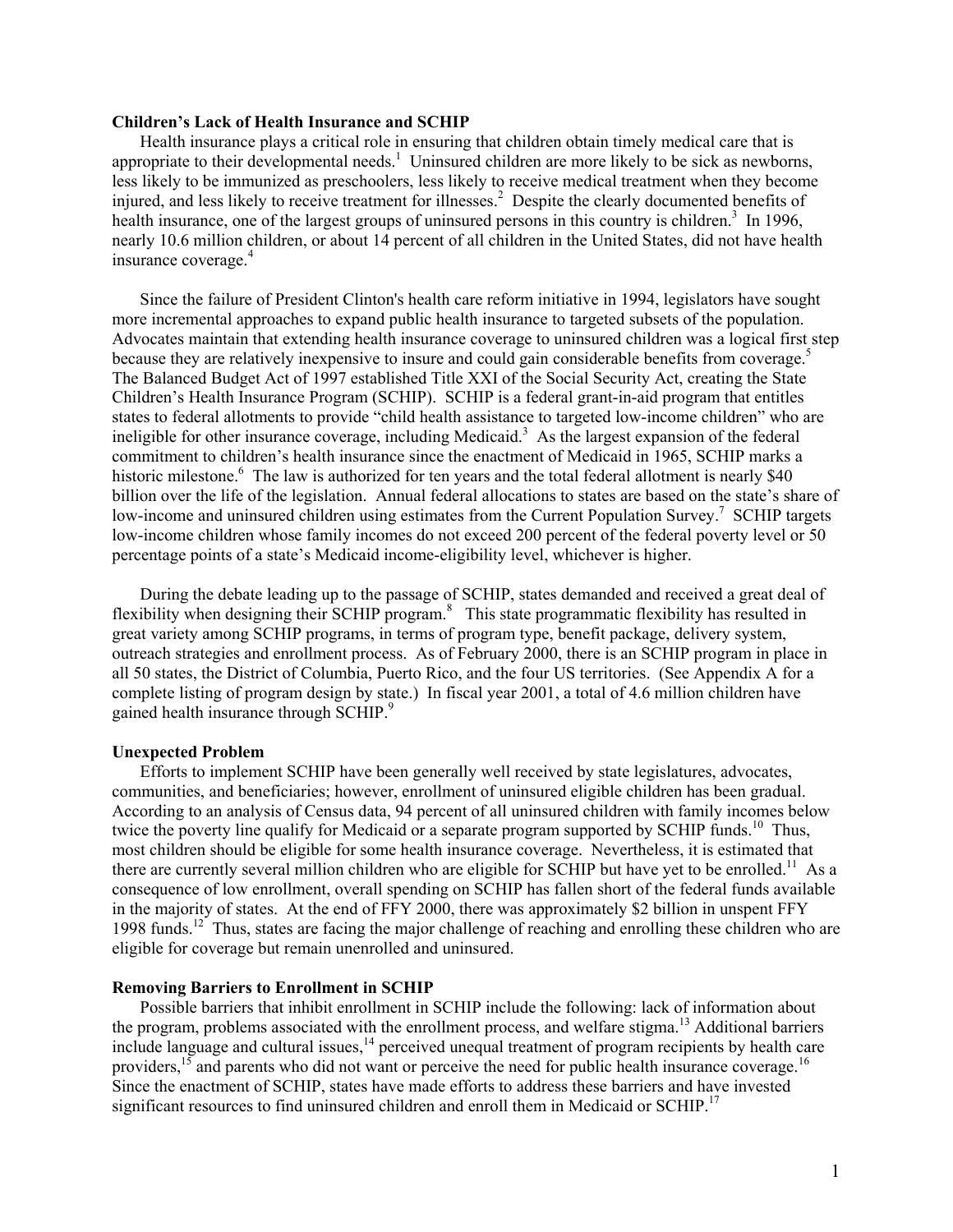States have taken deliberate steps to overcome common barriers to enrollment by using a variety of outreach and enrollment simplification strategies. Outreach strategies have included a variety of media campaigns such as posters, newspapers, television, billboards, radio, and print advertising.<sup>18</sup> Outreach has also occurred through community-based organizations and institutions, such as schools, child-care centers, and health care providers.<sup>19</sup> Enrollment simplification strategies include the following: eliminating the asset test from the application process, eliminating the face-to-face interview, allowing presumptive eligibility, allowing self-declaration of income, and allowing 12-month continuous eligibility. To reduce the barrier from perceived stigma associated with government programs, states have taken explicit measures to show that SCHIP is no longer linked to welfare. Many states have attempted to create more user-friendly programs that resemble private commercial health plans.<sup>11</sup> Some states have also given new, catchy names to their SCHIP to separate it from the Medicaid program. Some examples include Alaska's Denali KidCare, Georgia's PeachCare for Kids, Iowa's HAWK-I (Healthy and Well Kids in Iowa), Oklahoma's SoonerCare and Wisconsin's BadgerCare.

Although states have taken deliberate steps to overcome enrollment barriers, every state uses a unique combination of strategies. Much anecdotal evidence about the best strategies to increase enrollment has been produced, but the results have been inconsistent.<sup>20</sup> Given that SCHIP regulations restrict states from spending more than 10 percent of federal funds on administrative functions, including outreach and enrollment efforts, it makes sense for states to know how to use these funds in a way that most effectively results in enrollment. This research attempts to determine if an association exists between the outreach and/or enrollment simplification strategies and the overall enrollment of eligible children in the 50 states and the District of Columbia.

#### **Data and Methods**

A multivariate logistic regression analysis was performed in an attempt to determine if specific outreach and/or enrollment simplification strategies are associated with successful SCHIPs. Logistic regression is a variation of ordinary regression, useful when the observed outcome is restricted to two values. It estimates the probability of a certain event occurring, in this case, whether an eligible child will be enrolled in SCHIP.<sup>21</sup>

Three different dependent variables were used in an attempt to provide a proxy for measuring success of SCHIP. The first dependent variable represents an enrollment rate for SCHIP-funded programs. It is calculated by taking the total number of children enrolled in SCHIP-funded programs in December 2000, as a percent of the total number of children estimated to be eligible based on state program provisions that were in effect in September 1999. The eligibility estimates were calculated by Mathematica Policy Research in a report to the Department of Health and Human Services.<sup>22</sup> States that enrolled more children than the analysis estimated to be eligible were given a 100% enrollment rate.

The second dependent variable is an enrollment rate for SCHIP and Medicaid. It is calculated by taking the total number of children enrolled in SCHIP or Medicaid in 2000 as a percent of the total number of children estimated to be income eligible. The eligibility estimates were calculated by the American Academy of Pediatrics.<sup>23</sup> This measure attempts to capture how outreach strategies for SCHIP might have transferred into additional success for enrolling children in Medicaid.

Using enrollment rates as a proxy for success does not always portray an adequate picture of states' efforts to find and enroll eligible children in their SCHIP. For example, North Carolina had received national acclaim for enrolling eligible children in their version of SCHIP, called NC Health Choice. Yet, in 2000 officials were forced to freeze enrollment in the program due to projected state fiscal constraints. Thus the enrollment rate for North Carolina would have been much higher if it had included the more than 12,000 children who were on a waiting list, ready to be enrolled. To address this, the third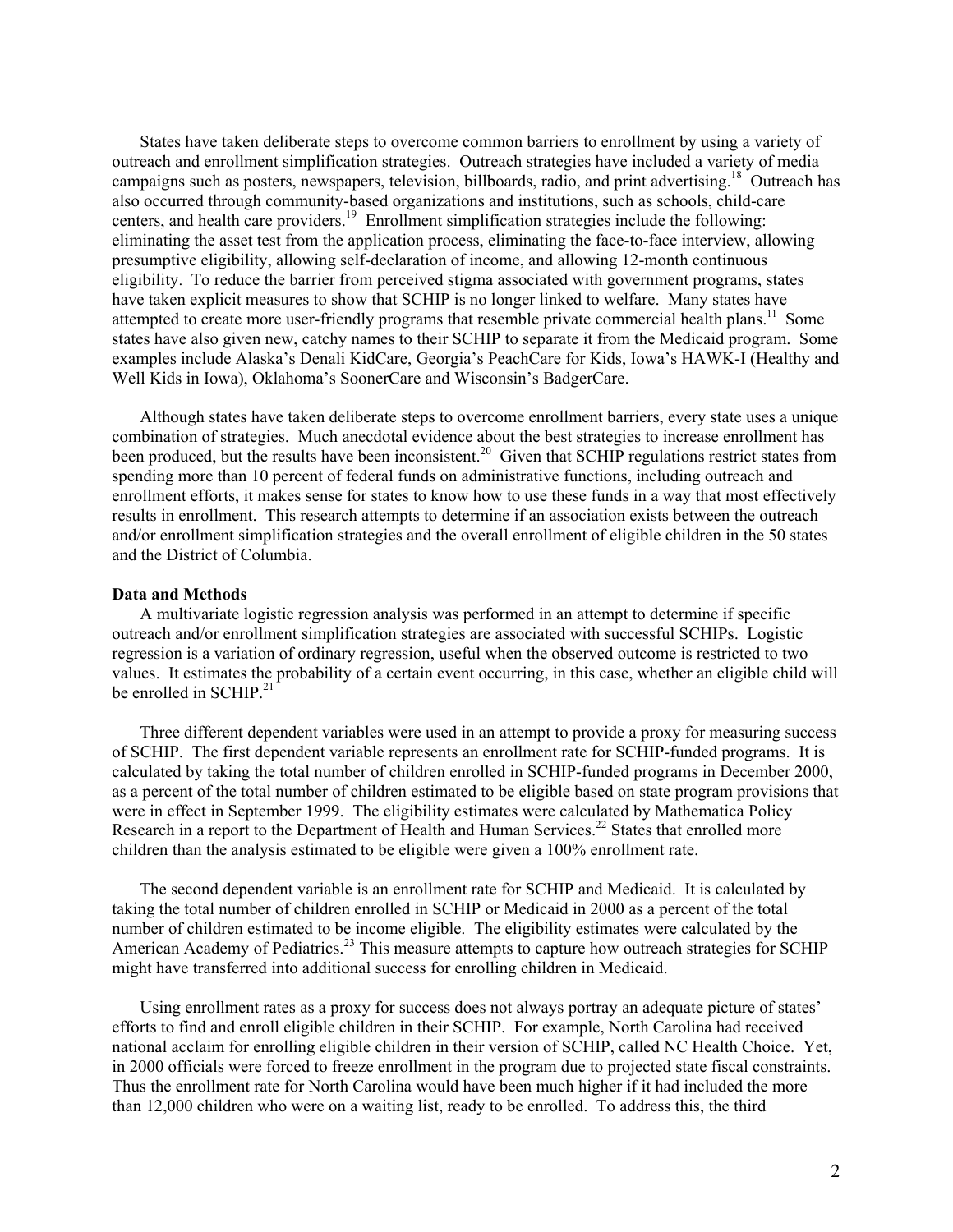dependent variable looks at how much money states have spent on their SCHIP. The variable is calculated by taking the total amount of money states have spent on SCHIP as of December 15, 2000,<sup>24</sup> as a percent of the total federal allotment they received.

The independent variables include a measure of state political culture as well as the presence or absence of certain outreach and enrollment simplification strategies. These include:

#### **Enrollment Simplification Strategies:**

- Eliminated Face-to-Face Interview on **SCHIP**
- Eliminated Asset Test on SCHIP
- Eliminated Asset Tests on SCHIP and Medicaid
- Presumptive eligibility on SCHIP
- 12-months continuous eligibility on **SCHIP**
- Aligned 12-months continuous eligibility on SCHIP and Medicaid
- Self-Declaration of Income on SCHIP
- Frequency of Re-determination (in Months)

## **Outreach Strategies:**

- Out-stationed Eligibility Workers
- Family-Friendly Web-site
- Funding Community-Based Organizations
- Involving Employers
- Involving the Business Community
- Public/Private Partnerships
- Multi-lingual
- Electronic Media (Radio or Television)
- Print Media
- Target marketing to minority groups
- Billboards
- Incentives for Outreach Workers
- Direct mail by state/enrollment broker/ contractor

A description and data source for each independent variable is included in Appendix B.

#### **Limitations**

There are some fundamental limitations to this data analysis. The first two models use population estimates to determine the percent of eligible children who are enrolled in the program. Thus, these measures are only as accurate as their population estimates. There are flaws in the way estimates of uninsured children are made and the number of uninsured can vary widely from survey to survey.<sup>25</sup> There are many variables that contribute to variance in survey estimates, such as the length of time uninsurance is measured, how insurance is defined, how respondents are asked about insurance and the focus of the survey.<sup>25</sup> The Current Population Survey (CPS) is the most widely cited source of data on the uninsured, and provided the base estimates for the first two models used in this analysis. The CPS, however, has been criticized because its state samples are inadequate to provide state estimates of uninsured children with sufficient statistical precision to serve policy needs.<sup>26</sup> The simple fact that some states have enrolled more children in SCHIP than were estimated to be eligible for the program illustrates the obvious inaccuracy of such estimates. However, while these eligibility estimates are not ideal, they still represent the best available proxy for evaluating enrollment rates.

There are also some limitations to the independent variables used in this analysis. This analysis does not attempt to measure the extent of a state's outreach strategies, rather it looks only at the presence or absence of certain strategies. In addition, the independent variables do not attempt to evaluate the content of the outreach strategies. Thus, a state might have used a particular outreach strategy, but not in an effective way.

## **Results and Discussion**

The first two models showed a statistically significant association between outreach and enrollment simplification strategies and two models assessing enrollment. (See Appendix C for complete Logistic Regression Results.) The first model revealed a statistically significant association (p<.05) for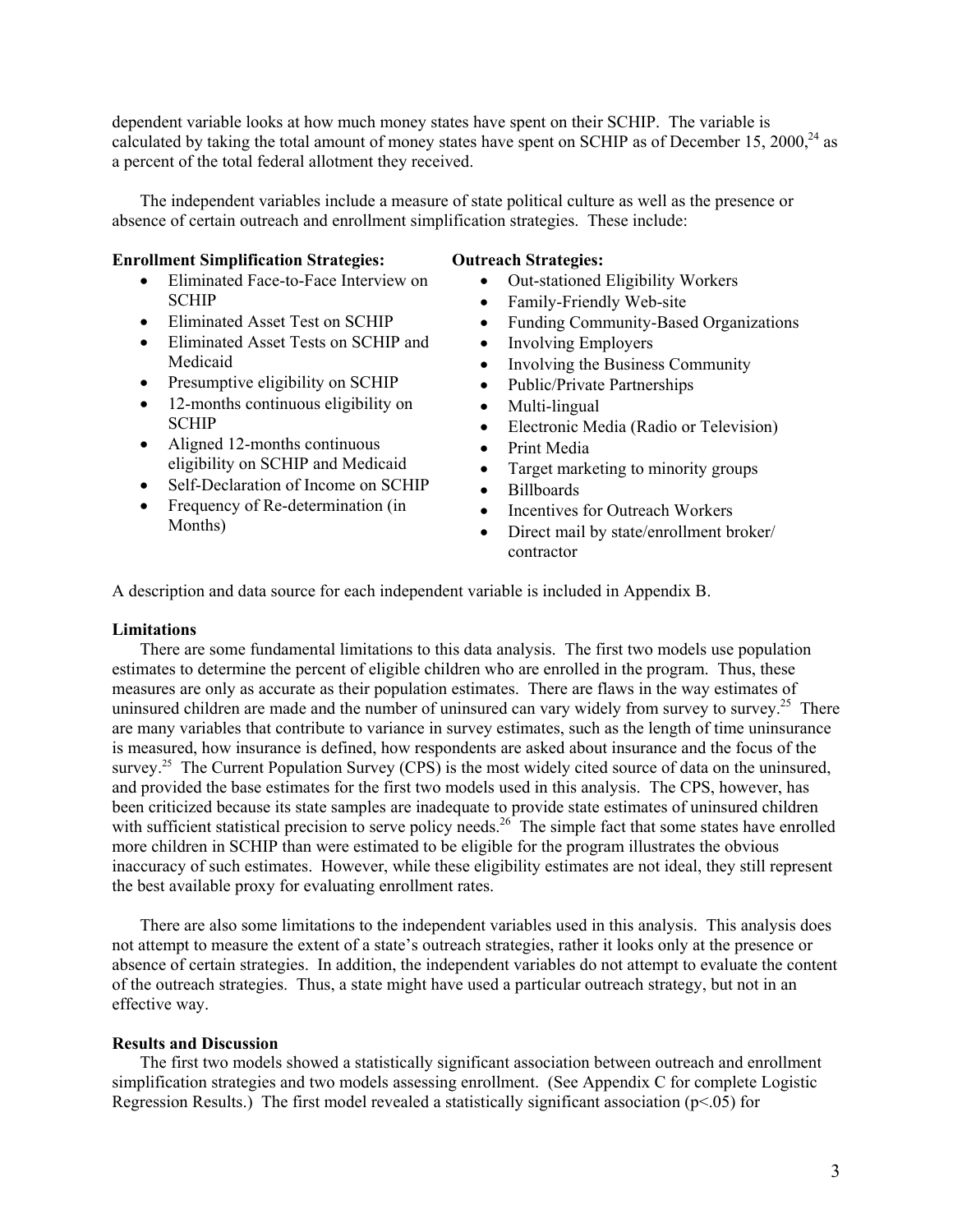public/private partnerships and having a multi-lingual statement on brochures and/or applications; significant association ( $p<10$ ) was also revealed for eliminating the face-to-face interview and the asset test. The second model revealed a statistically significant association ( $p<05$ ) for presumptive eligibility on SCHIP and having a multi-lingual statement on brochures and/or applications. The third model, that addresses how much money each state had spent as a percent of the money allotted, did not yield any statistically significant results.

| <b>Logistic Regression Analysis</b>  |                           |                           |                            |  |  |  |
|--------------------------------------|---------------------------|---------------------------|----------------------------|--|--|--|
| <b>Variable</b>                      | Model 1-                  | Model 2-                  | Model 3-                   |  |  |  |
|                                      | <b>SCHIP Enrollment</b>   | <b>Medicaid/SCHIP</b>     | <b>Percent of Allotted</b> |  |  |  |
|                                      | Rate                      | <b>Enrollment Rate</b>    | <b>Money Spent</b>         |  |  |  |
|                                      | <b>Logit coefficients</b> | <b>Logit coefficients</b> | <b>Logit coefficients</b>  |  |  |  |
| Eliminated Face to Face Interview on | 0.76                      | $0.58*$                   | 0.67                       |  |  |  |
| <b>SCHIP</b>                         |                           |                           |                            |  |  |  |
| Eliminated Asset Test on SCHIP and   | $-0.74$                   | $0.67*$                   | 1.04                       |  |  |  |
| Medicaid                             |                           |                           |                            |  |  |  |
| Presumptive eligibility on SCHIP     | 0.87                      | $0.64**$                  | 0.29                       |  |  |  |
| <b>Public/Private Partners</b>       | $1.58**$                  | 0.13                      | 0.23                       |  |  |  |
| Multi-lingual                        | $-1.24**$                 | $-0.52**$                 | 0.62                       |  |  |  |
| **p<0.05, *p<0.10                    |                           |                           |                            |  |  |  |

The first model reveals that the use of public/private partnerships had a positive association with SCHIP enrollment rates. This promising finding shows that states that have partnered with private organizations to increase public awareness, distribute information, and assist potential enrollees in filling out applications have had success enrolling eligible children. In addition, eliminating the asset test and the face-to-face interview also had a positive association with enrollment rates. Eliminating the asset test helps limit the amount of documentation needed to verify eligibility. Eliminating the face-to-face interview makes applying for SCHIP less of an intimidating and invasive process. It is logical that these two administrative features have increased enrollment because they make the application process become less of a burden on applicants.

In the second model, presumptive eligibility on SCHIP has a positive association with enrollment rates in SCHIP and Medicaid. Presumptive eligibility is an eligibility determination process that allows qualified health care providers to determine that a child is eligible for SCHIP, and enroll him/her on a temporary basis on the spot. The child then needs to follow through with a formal application process to remain enrolled. Presumptive eligibility brings the enrollment process to the community and this research has shown that it helps increase opportunities for enrollment.

The variable of most interest in this analysis is the presence of a multi-lingual statement on the SCHIP application or brochure because it is shown to have a negative association in both models dealing with enrollment rates. It is possible that states that placed a multi-lingual statement on their application and/or brochure are more likely to have large populations of citizens with limited-English proficiency (LEP). Such LEP populations might also contain large numbers of immigrants. There are both perceived and real barriers to enrollment for immigrant families. Since SCHIP is considered to be a "federal meanstested public benefit," certain immigrant children cannot receive SCHIP during their first five years of residency.<sup>3</sup> Citizen children of immigrant parents are eligible for SCHIP on the same terms as citizen children of native parents, yet citizen children of immigrant parents are less likely to receive publiclyfunded coverage.<sup>27</sup> Some immigrant families may have thought that their children were not eligible or were afraid to participate because of a belief that their children's use of SCHIP might jeopardize their immigration status.<sup>27</sup> Thus, the negative association between enrollment rate and the multi-lingual statement might be more of a consequence of low enrollment rates among immigrant populations.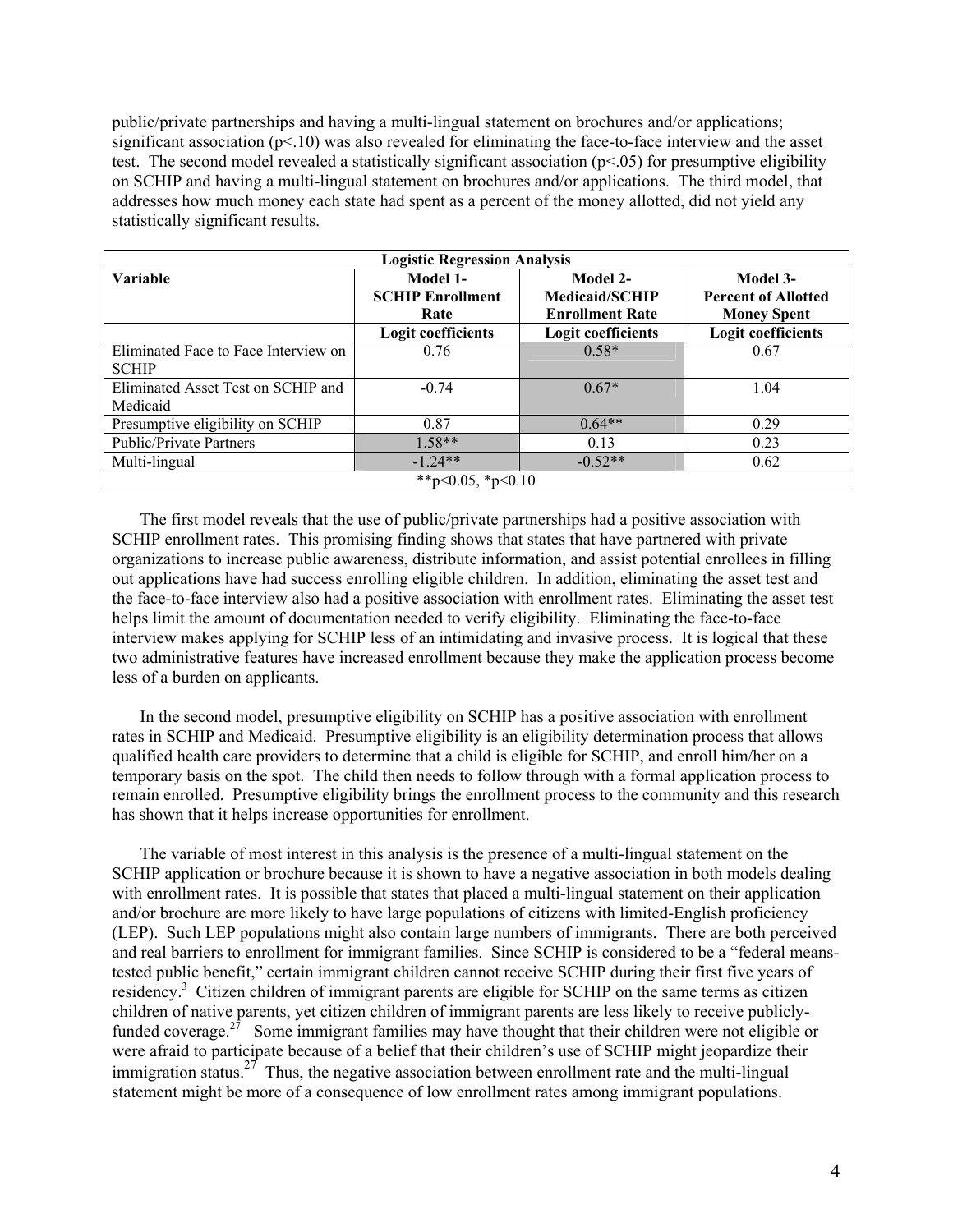There is also a surprising lack of association between high enrollment rates and other forms of outreach and enrollment simplification strategies. This might suggest that some forms of outreach, such as billboards and electronic media might increase brand-recognition about SCHIP, but might not effectively convince people to seek out such insurance. In addition, the enrollment simplification strategies might make the application easier for people who have already decided to apply, but might not compel people to apply.

## **Recommendations and Conclusions**

The results of this analysis indicate that many common outreach and enrollment simplification strategies do not have statistically significant effects on the enrollment of eligible children. Some of the results are expected and others are surprising. The results do bring to light some broader issues and recommendations.

- *Continue efforts to simplify the enrollment process.* As this research indicates, simplifying the enrollment process, specifically by eliminating the face-to-face interview and the asset test, has a positive effect on enrolment rates. These actions make the enrollment process more user-friendly and convenient and seem to increase the likelihood that families complete the application process. States that have not yet adopted such strategies should be encouraged to take such administrative action.
- *Expand presumptive eligibility option.* Presumptive eligibility has a positive effect on enrollment rates by bringing enrollment efforts to the community. Yet, few state are currently using the option to conduct presumptive eligibility determinations. States should be encouraged to use presumptive eligibility as a tool for enrollment.
- *Assess adequacy of efforts to target non-English speaking populations.* As this research indicates, multi-lingual statements on SCHIP applications or brochures are associated with lower enrollment rates. This result should not discourage states from making efforts to target LEP populations. States, however, should try to explicitly address the real and perceived barriers to enrollment for immigrants. Effective strategies will vary from state to state and community to community, but likely should aim to inform and educate immigrant families about SCHIP, in a culturally appropriate manner.
- *Improve mechanisms for estimating the number of Medicaid and SCHIP-eligible children.* While the CPS might be a standard means for estimating the number of uninsured, it has weaknesses. Improving the precision in which the number of eligible children are estimated would only improve the validity of quantitative evaluation. More accurate estimates would also help the federal government's financial allocations more accurately reflect the target population.
- *Continue to explore state-specific initiatives*. Some states have utilized the flexibility allowed by SCHIP to formulate unique enrollment strategies that could not be measured this analysis. For example, in Alabama, enrollment and outreach was conducted at a Bike Rodeo festival. In New York, McDonald's offered to assist in promoting the program by advertising SCHIP on their trayliners.<sup>28</sup> The New Jersey Nets basketball team helped spread the word by hosting a NJ KidCare Night.<sup>29</sup> Michigan sent informational letters to licensed migrant labor housing operators urging them to share program information with migrant workers. States should continue to investigate and develop unique outreach strategies that will work in their state.

This research has highlighted some expected and some surprising results. Overall it has demonstrated that administrators can take steps to help increase the enrollment of eligible children in their state's SCHIP. Even though SCHIP has had problems finding and enrolling all eligible children, the great strides it has made in improving access to health insurance should not be overlooked. Since the enacting legislation, SCHIP has greatly helped decrease the percent of uninsured children in the US, from 13.9% in 1997 to 11.2% in 2001.<sup>30</sup> Continued monitoring and evaluation of SCHIP will help states ensure that money is used most appropriately to help find, enroll and provide health care services for children.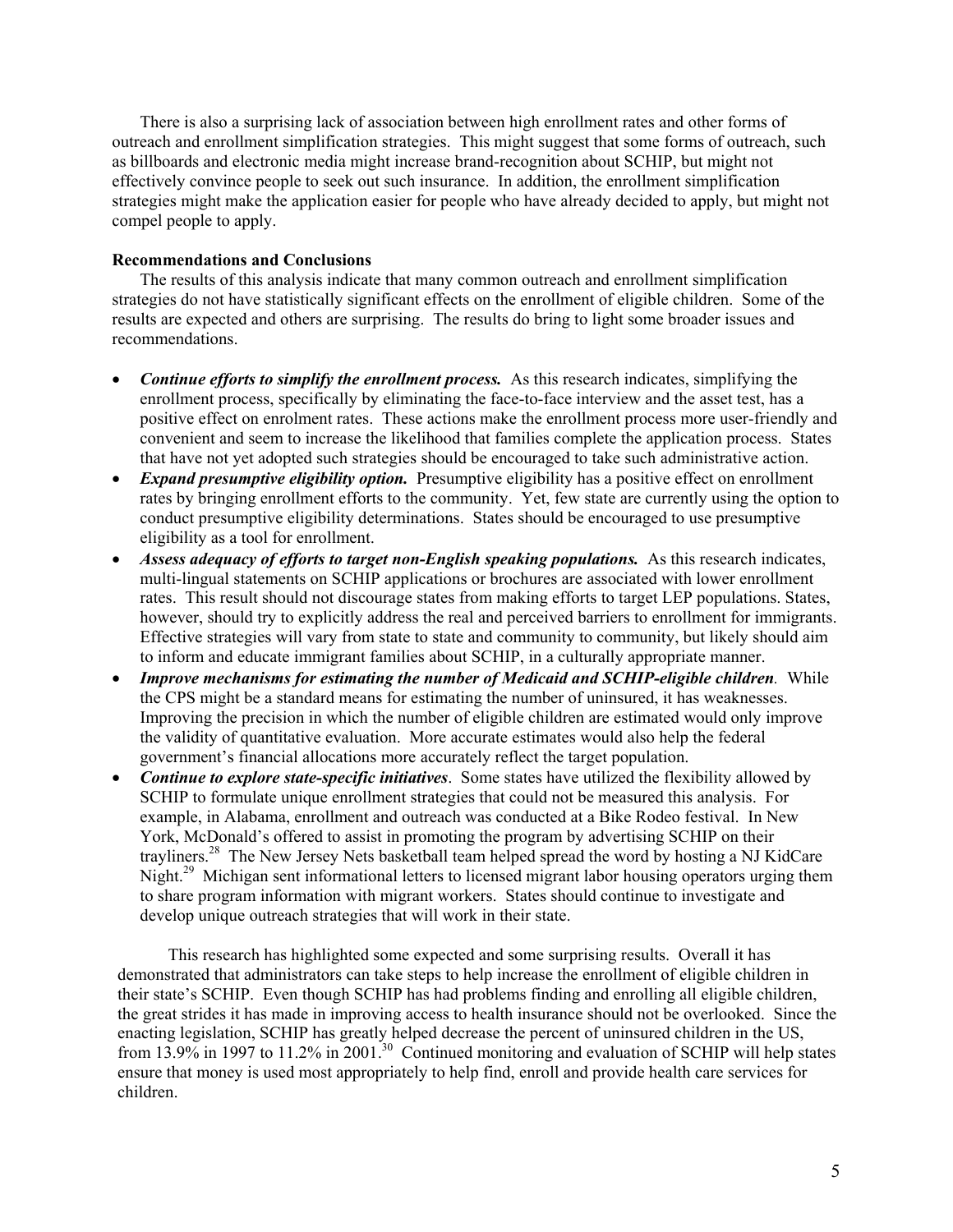<sup>1</sup> Weigers ME, Weinick RM, Cohen JW. (1998). Children's health, 1996. Rockville (MD): Agency for Health Care Policy and Research. MEPS Chartbook No. 1. AHCPR Pub. No. 98-0008.

1

<sup>2</sup> IOM. (1998). Systems of Accountability: Implementing Children's Health Insurance Programs. Washington, D.C.: National Academy Press.

<sup>3</sup> Rosenbaum S, Johnson K, Sonosky C, Markus A, DeGraw C. (1998). The children's hour: the state children's health insurance program. *Health Affairs*, 17, 1.

<sup>4</sup> GAO. (1998). Health Insurance for Children: Private individual coverage available, but choices can be limited

and costs vary. GAO/HEHS-98-201.<br><sup>5</sup> CBO Memorandum. (1998). Expanding health insurance coverage for children under title XXI of the Social Security Act. Washington DC.

<sup>6</sup> American Academy of Pediatrics. (2001). Implementation principles and strategies for the state children's health insurance program. *Pediatrics*, 107,5.

<sup>7</sup> The Kaiser Commission on Medicaid and the Uninsured. State children's health insurance program summary. November 1997.

 $8$  Bruen BK, Ullman F. (1998). Children's health insurance programs: Where states are, where they are headed. Washington DC: The Urban Institute.

<sup>9</sup> The Center for Medicare and Medicaid Services (formerly the Health Care Financing Administration). The State Children's Health Insurance Program Annual Enrollment Report. February 6, 2002. Retrieved from

http://www.hcfa.gov/init/schip01.pdf.<br><sup>10</sup> Broaddus M, Ku L. (2000). Nearly 95 Percent of low-income uninsured children are now eligible for Medicaid or SCHIP. Center for Budget and Policy Priorities.

<sup>11</sup> Felland LE, Benoit AM. (2001). Communities play key role in extending public health insurance to children. Washington DC: Center for Studying Health System Change. Issue Brief 44.

<sup>12</sup> The National Conference of State Legislatures. (2001). SCHIP funds are redistributed. State Budget and Tax News, 20,6.

<sup>13</sup> Kenny G, Haley J. (2001). Why aren't more uninsured children enrolled in Medicaid or SCHIP? Washington DC: The Urban Institute, No. B-35; Kenny G, Haley J, Dubay L. (2001). How familiar are low-income parents with Medicaid and SCHIP? Washington DC: The Urban Institute, No B-34; The Kaiser Commission on Medicaid and the Uninsured. (2000). Medicaid and Children: overcoming barriers to enrollment. Prepared by Perry M, Kannel S, Valdez RB, Chang C; GAO. (1998). Medicaid: Demographics of nonenrolled children suggest state outreach strategies. GAO/HEHS-98-93.<br><sup>14</sup> The Kaiser Commission on Medicaid and the Uninsured. (2000). Medicaid and Children: overcoming barriers to

enrollment. Prepared by Perry M, Kannel S, Valdez RB, Chang C.<br><sup>1515</sup> Stuber JP, Maloy KA, Rosenbaum S, & Jones KC. (2000). Beyond stigma: What barriers actually affect the

decisions of low-income families to enroll in Medicaid. Washington DC: The George Washington University.

<sup>16</sup> Kenny G, Haley J. (2001). Why aren't more uninsured children enrolled in Medicaid or SCHIP? The Urban Institute, No. B-35; General Accounting Office. (1998). Medicaid: Demographics of nonenrolled children suggest state outreach strategies. GAO/HEHS-98-93.

<sup>17</sup> Klein R. (2001). Promising ideas in children's health insurance. Washington DC: Families USA.

<sup>18</sup> The General Accounting Office. (1999). Children's health insurance program: state implementation approaches are evolving. GAO/HEHS-99-65.

<sup>19</sup> Cohen Ross D. Reducing the number of uninsured children: outreach and enrollment efforts. Testimony before the Senate Finance Committee, March 15, 2001.

<sup>20</sup> Herz E, Baumrucker EP,  $\&$  Gillespie J. (2000). Reaching low-income, uninsured children: are Medicaid and SCHIP doing the job? CRS Report for Congress, Order Code RL 30556.

<sup>21</sup> The computer programs SAS and SPSS were used for the statistical calculations. Markow Chain Monte Carlo (MCMC) imputation method was used to impute missing data.<br><sup>22</sup> Schirm A.J. & Czajka J.L. State estimates of uninsured children. Department of Health and Human Services.

Retrieved from

http://aspe.hhs.gov/health/reports/State%20Estimates%20of%20Uninsured%20Children%20(CPS)/index.htm<br><sup>23</sup> Children's health insurance status and Medicaid/SCHIP eligibility and enrollment: state reports, 2000. Division

of Health Policy Research, American Academy of Pediatrics. . Retrieved April 1, 2002 from www.aap.org.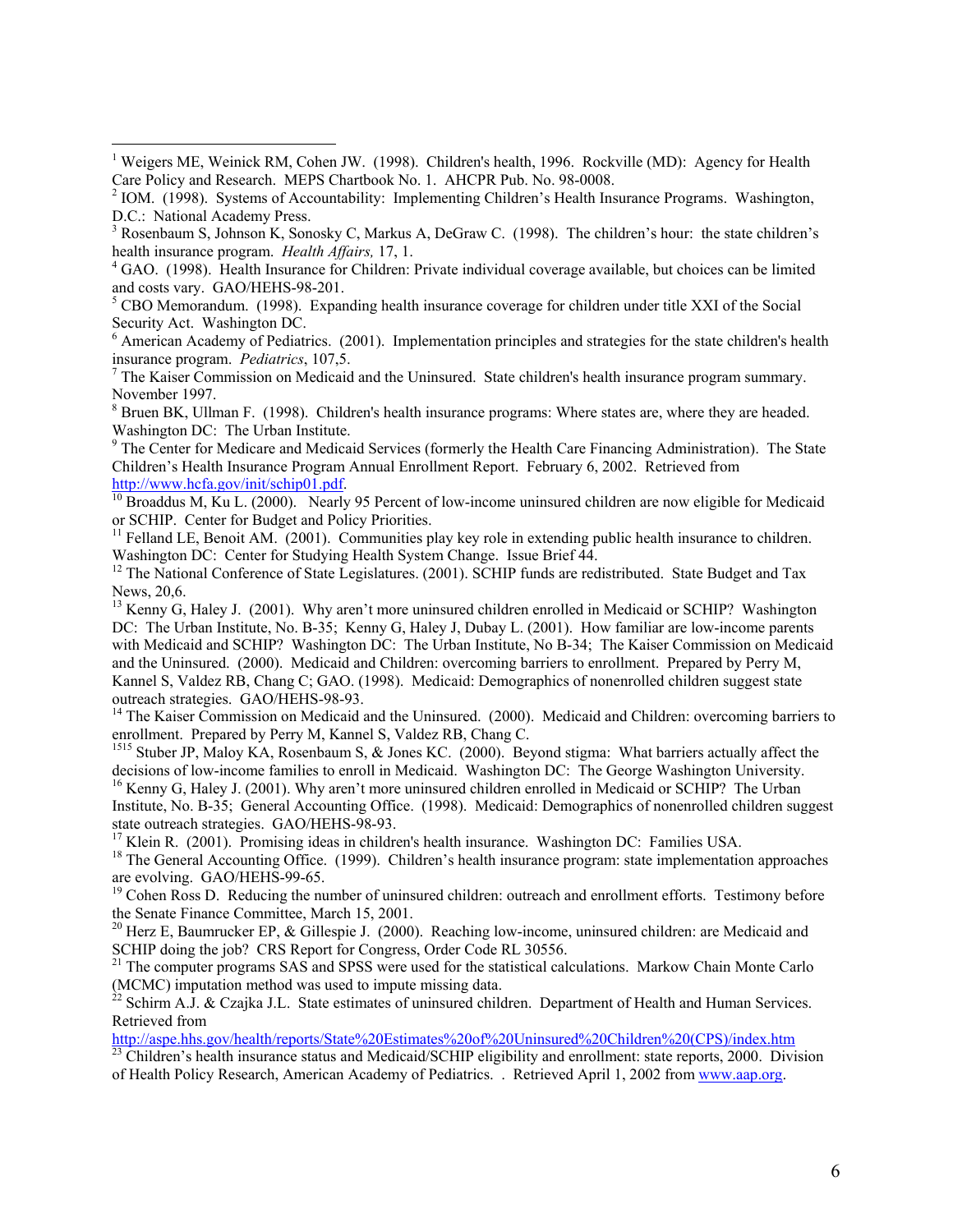<sup>25</sup> Understanding estimates of the uninsured: Putting the differences in context. Assistant Secretary for Planning and Evaluation, Department of Health and Human Services. Retrieved from http://aspe.os.dhhs.gov/health/reports/hiestimates.htm

<sup>26</sup> Schirm A.J. & Czajka J.L. State estimates of uninsured children. Department of Health and Human Services. Retrieved from<br>http://aspe.hhs.gov/health/reports/State%20Estimates%20of%20Uninsured%20Children%20(CPS)/index.htm

 $\frac{27}{27}$  Ku L, & Blaney S. (2000). Health coverage for legal immigrant children. Washington DC: Center for Budget and Policy Priorities.

<sup>28</sup> The Center for Medicare and Medicaid Services (formerly the Health Care Financing Administration). Outreach Clearinghouse. New York Outreach Practices. Retrieved January 10, 2001 from

www.hcfa.gov/init/outreach/factny.<br><sup>29</sup> The Center for Medicare and Medicaid Services (formerly the Health Care Financing Administration). Outreach Clearinghouse. New Jersey Outreach Practices. Retrieved January 10, 2001 from

www.hcfa.gov/init/outreach/factnj.<br><sup>30</sup> NCHS- Early release of selected estimates from NHIS. Retrieved March 20, 2002, from: http://www.cdc.gov/nchs/about/major/nhis/released200202/table01\_1.htm

<sup>&</sup>lt;sup>24</sup> States initially had three years to use each year of their federal SCHIP allotment before it would be redistributed to states that spent all of their allotment. For example, a state can use its fiscal year 1999 allotment in fiscal year 1999, 2000, and 2001.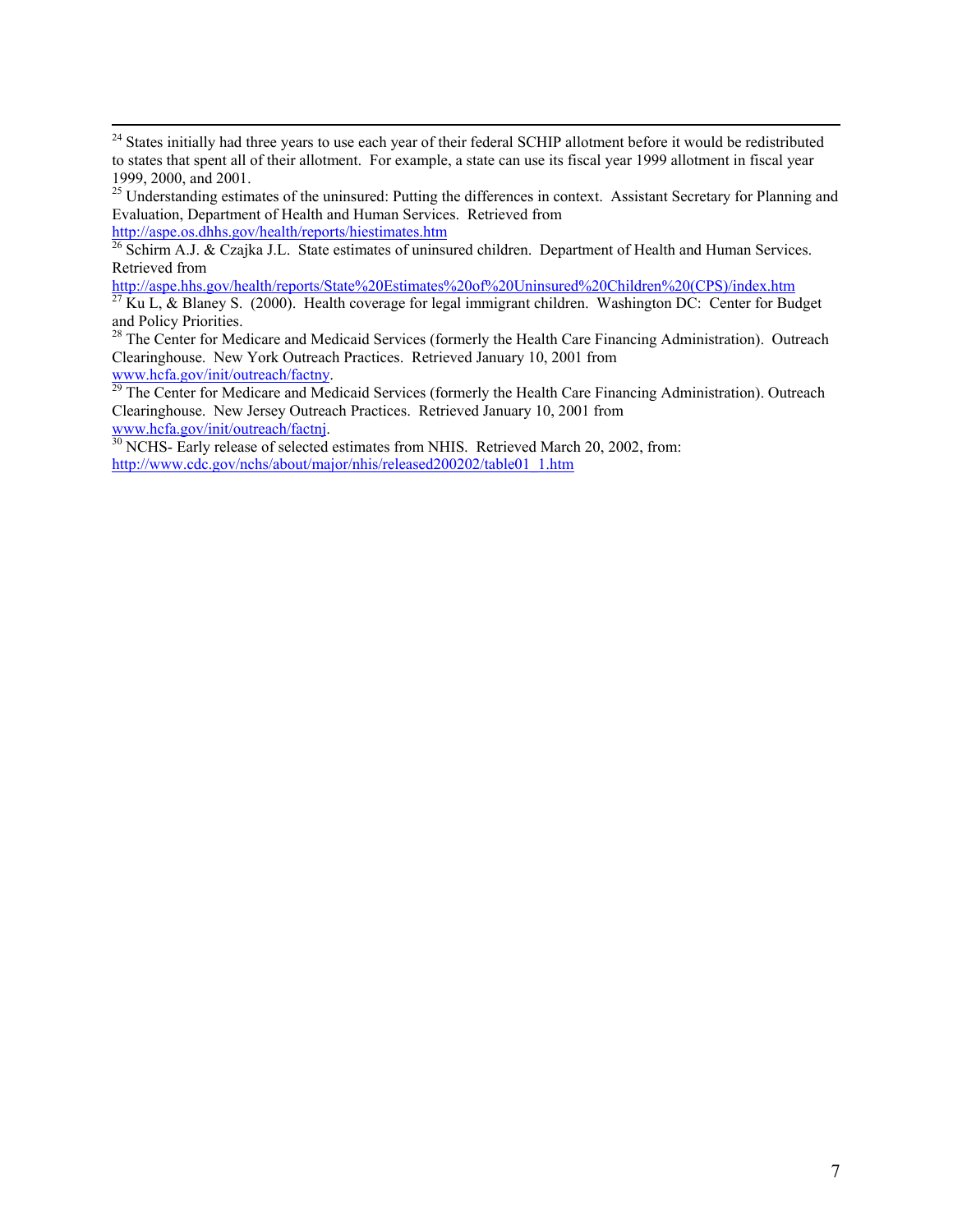# **Appendix A- Overview of SCHIP\***

States that chose to create SCHIP by expanding their existing Medicaid program had the advantage of building on an existing institutional structure with relatively little program modification. Using Medicaid as the vehicle for SCHIP, however, could create financial risks for the states because a Medicaid expansion would be an entitlement program obligating the state to cover all eligible children, even if the cost exceeded the SCHIP allotment. In addition, enrollment may be difficult if some low-income families forgo coverage because of the stigma they perceive to be associated with Medicaid. A separate SCHIP was a good option for states that already had programs in place that provide insurance coverage for children who are not eligible for Medicaid. A separate SCHIP could be less expensive to a state because it can cap program enrollment, impose cost-sharing requirements and limit benefit packages. Also, a separate SCHIP gave states the flexibility to design a program to satisfy its specific need, but requires the establishment of additional administrative structures. The following chart shows the programming choices for each state.

| <b>STATE</b>         | <b>PROGRAM TYPE</b>       | <b>SCHIP PROGRAM NAME</b>                                    |
|----------------------|---------------------------|--------------------------------------------------------------|
| Alabama              | Combination               | <b>ALL Kids</b>                                              |
| Alaska               | Medicaid Expansion        | Denali KidCare                                               |
| Arizona              | State-designed            | KidsCare                                                     |
| Arkansas             | Medicaid Expansion        | Arkansas Children's Health Insurance Program (AR CHIP)       |
| California           | Combination               | Healthy Families and Medi-Cal                                |
| Colorado             | State-designed            | Child Health Plan Plus (CHP+)                                |
| Connecticut          | Combination               | HUSKY (Healthcare for UninSured Kids and Youth)              |
| Delaware             | State-designed            | The Delaware Healthy Children Program (DHCP)                 |
| District of Columbia | Medicaid Expansion        | DC Healthy Families                                          |
| Florida              | Combination               | <b>Healthy Kids</b>                                          |
| Georgia              | State-designed            | PeachCare for Kids                                           |
| Hawaii               | Medicaid Expansion        | Children's Health Insurance Program (CHIP)                   |
| Idaho                | Medicaid Expansion        | Idaho Children's Health Insurance Program (ID CHIP)          |
| Illinois             | Combination               | KidCare                                                      |
| Indiana              | Combination               | Hoosier Healthwise                                           |
| Iowa                 | Combination               | HAWK-I (Healthy and Well Kids in Iowa)                       |
| Kansas               | State-designed            | Health Wave                                                  |
| Kentucky             | Combination               | Kentucky Children's Health Insurance Program (KCHIP)         |
| Louisiana            | <b>Medicaid Expansion</b> | LaCHIP                                                       |
| Maine                | Combination               | Cub Care                                                     |
| Maryland             | Combination               | Maryland Children's Health Program                           |
| Massachusetts        | Combination               | MassHealth                                                   |
| Michigan             | Combination               | MIChild                                                      |
| Minnesota            | Medicaid Expansion        | MinnesotaCare                                                |
| Mississippi          | Combination               | Mississippi Children's Health Insurance Program (MS CHIP)    |
| Missouri             | Medicaid Expansion        | MC+ for Kids                                                 |
| Montana              | State-designed            | Montana Child Health Insurance Plan (MT CHIP)                |
| Nebraska             | Medicaid Expansion        | Kids Connection                                              |
| Nevada               | State-designed            | Nevada 4 Check Up                                            |
| New Hampshire        | Combination               | Healthy Kids Gold                                            |
| New Jersey           | Combination               | NJ KidCare                                                   |
| New Mexico           | Medicaid Expansion        | SALUD!                                                       |
| New York             | Combination               | Child Health Plus (CHPlus)                                   |
| North Carolina       | State-designed            | NC Health Choice for Children                                |
| North Dakota         | Combination               | <b>Healthy Steps</b>                                         |
| Ohio                 | Medicaid Expansion        | <b>Healthy Start</b>                                         |
| Oklahoma             | Medicaid Expansion        | SoonerCare                                                   |
| Oregon               | State-designed            | Oregon Children's Health Insurance Program (OR CHIP)         |
| Pennsylvania         | State-designed            | Pennsylvania Children's Health Insurance Program (PaCHIP)    |
| Rhode Island         | Medicaid Expansion        | <b>RIte Care</b>                                             |
| South Carolina       | Medicaid Expansion        | Partners for Healthy Children (PHC)                          |
| South Dakota         | Combination               | South Dakota Child Health Insurance Program (SD CHIP)        |
| Tennessee            | Medicaid Expansion        | TennCare                                                     |
| Texas                | Combination               | Texas Children's Health Insurance Program (TX CHIP)          |
| Utah                 | State-designed            | Utah Children's Health Insurance Program (UT CHIP)           |
| Vermont              | State-designed            | Vermont Health Access Plan (VHAP) and Dr. Dynosaur           |
| Virginia             | State-designed            | Virginia Children's Medical Security Insurance Plan (VCMSIP) |
| Washington           | State-designed            | Washington Children's Health Insurance Program               |
| West Virginia        | State-designed            | West Virginia Children's Health Insurance Program (WV CHIP)  |
| Wisconsin            | Medicaid Expansion        | <b>BadgerCare</b>                                            |
| Wyoming              | State-designed            | Kid Care                                                     |

\*Center for Medicare and Medicaid Services (CMS) State Children's Health Insurance Program Plan Activity Map. Retrieved February 20, 2002. 8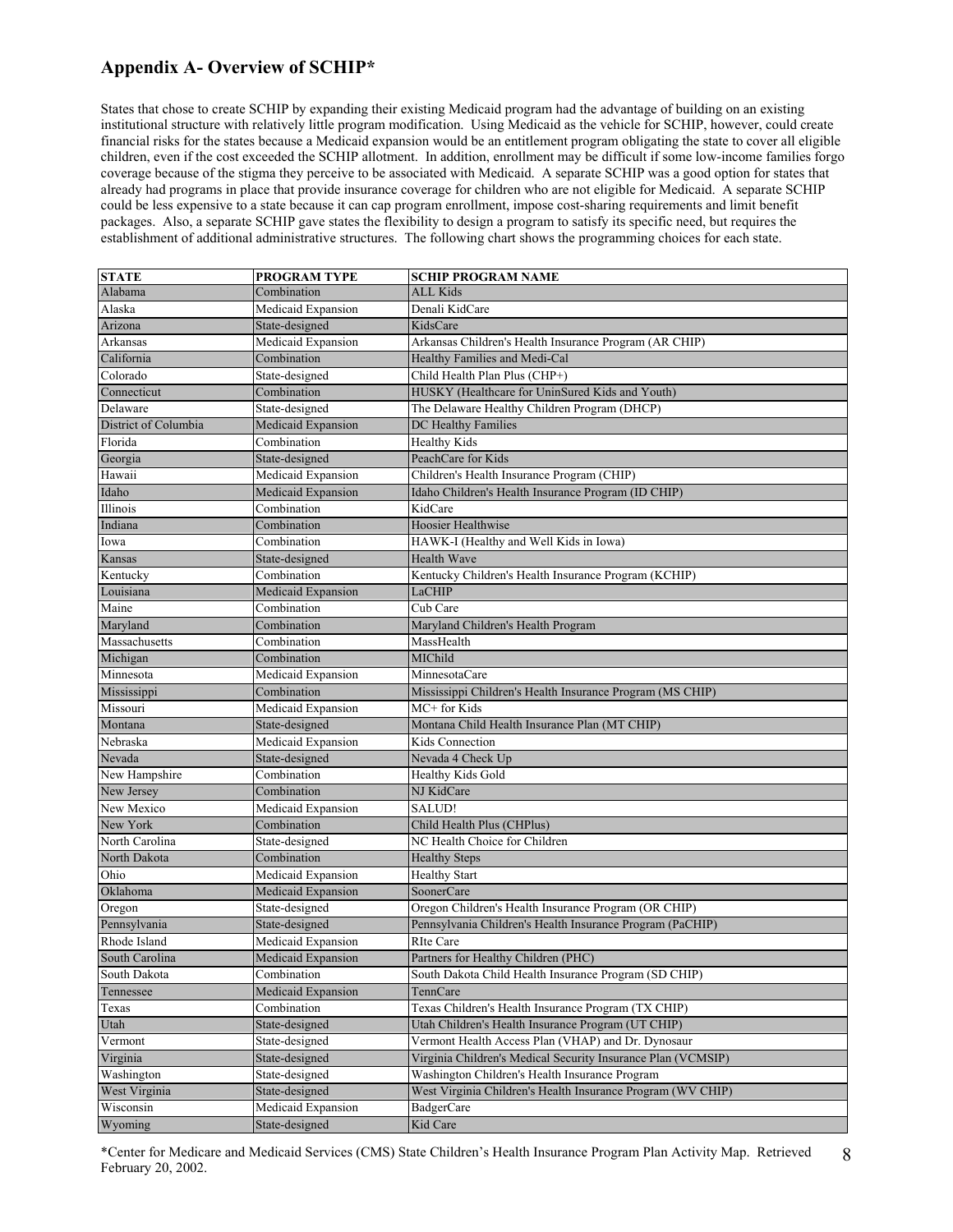# **Appendix B- Definition of Independent Variables**

## **Enrollment Simplification Strategies**

- *Eliminated Face-to-Face Interview*: SCHIP applications do not require applicants to complete a face-to-face interview. Families no longer have to apply in person at a welfare or Medicaid office.<sup>a</sup>
- *Eliminated Asset Test*: SCHIP applications do not require applicants to complete an asset test. Typically an asset test counts the value of a family's assets as part of the total income. By not requiring as assets test, eligibility is based only on a family's gross income. $a$
- *Eliminated Asset test on SCHIP and Medicaid*: Both Medicaid and SCHIP applications do not require an asset test.<sup>a</sup>
- *Presumptive eligibility:* SCHIP program allows presumptive eligibility. Presumptive eligibility enables children who appear income-eligible to enroll temporarily and receive services, giving families time to complete the formal application process.<sup>a</sup>
- *12-months continuous eligibility:* SCHIP program allows 12-month continuous eligibility. Under the Balanced Budget Act of 1997, states were given the option to enroll children for up to 12 months, without regard to changes in their family income.<sup>8</sup>
- *Self-Declaration of Income:* SCHIP applications allow families to self-declare their income. This eliminates the need for the family to provide documentation.<sup>a</sup>
- *Frequency of Re-determination in Months:* Children have to reapply for SCHIP to remain enrolled. Most states require a re-determination every  $6$  or 12 months.<sup>a</sup>

## **Outreach Strategies**

- *Out-stationed Eligibility Workers:* Placing eligibility workers in nontraditional, community locations. b
- *Family-Friendly Web-site*: A web site designed to be viewed by consumers. The site is easy to read and provides basic information about the application, eligibility levels and the enrollment process.<sup>b</sup>
- *Funding Community-Based Organizations:* b Some states have provided money to community-based organizations to conduct outreach.
- *Involving Employers:* Employers and the business community, especially those employing eligible parents or providing services to children, may assist in outreach efforts by enclosing fliers in employee paychecks, posting SCHIP outreach posters, distributing SCHIP applications, or by identifying and assisting potential enrollees in filling out applications, and educating individuals about the program.<sup>c</sup>
- *Involving the Business Community:* see above.<sup>c</sup>
- *Public/Private Partners:* May include state and local governments, tribal entities, community-based organizations, places of worship and/or non-profit corporations serving children. These partnerships assist in increasing public awareness through educating communities, distributing information about SCHIP, informing families of SCHIP enrollment sites, assisting potential enrollees in filling out applications and facilitating enrollment campaigns. $\degree$
- *Multi-lingual:* SCHIP applications contain a multi-lingual statement on brochure and/or applications.<sup>c</sup>
- *Electronic Media:* Radio or television media used as a vehicle for promoting Medicaid/SCHIP d
- *Print Media:* Print media used as a vehicle for promoting Medicaid/SCHIP.
- *Target marketing to minority groups*: SCHIP marketing is specifically targeting minority groups.<sup>d</sup>
- *Billboards:* Billboards used as a vehicle for promoting Medicaid/SCHIP. e
- *Incentives for Outreach Workers:* State provides an incentive to outreach workers for each child they enroll <sup>e</sup>
- *Direct mail by state/enrollment broker/contractor:* <sup>e</sup> Information/applications can be mailed to children.
- *Political culture*: A numerical description of a state's political culture. Political culture is defined as the particular pattern of orientation to political action in which each political system is imbedded. The scale ranges from 1-9, ranging from moralist to individualist to traditionalist culture. Moralist orientation considers participation to be the duty of all citizens, who should involve themselves in politics for the sake of the commonwealth, and Individualist culture holds that participation is something to be engaged in more narrowly for the sake of improving one's own position, and in the Traditionalist culture, participation is ideally reserved for those with elite status.<sup>f</sup>

<sup>&</sup>lt;sup>a</sup> Kaiser Family Foundation *Making it Simple: Medicaid for Children and CHIP Income Eligibility Guidelines and Enrollment Procedures- July 2000* <sup>a</sup> National Governors Association Outreach and Simplified Enrollment Strategies in SCHIP Plans- December 2000

National Conference of State Legislatures, *State Children's Health Insurance Program Outreach Strategies*- February 2000

<sup>&</sup>lt;sup>a</sup> Marketing Medicaid and CHIP: A Study of State Advertising Campaigns- October 2000

<sup>&</sup>lt;sup>a</sup> State Evaluations

<sup>&</sup>lt;sup>a</sup> Sharkansky I. *The Utility of Elazar's Political Culture. Polity 2:66-83.*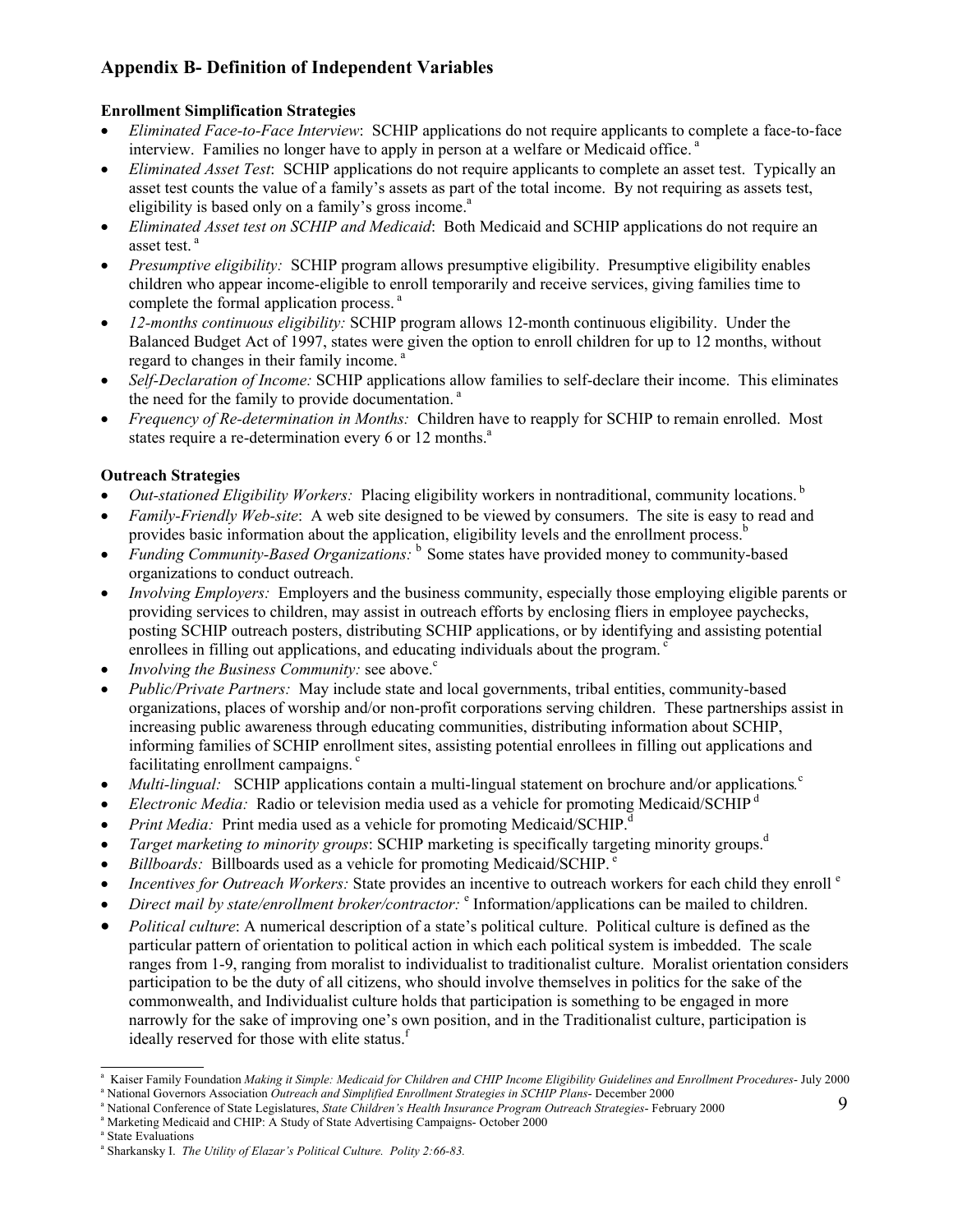| <b>Logistic Regression Analysis</b>                  |                                                                                                                            |                                                                                                     |                                                                      |  |  |
|------------------------------------------------------|----------------------------------------------------------------------------------------------------------------------------|-----------------------------------------------------------------------------------------------------|----------------------------------------------------------------------|--|--|
| <b>Predictor</b>                                     | <b>Percent Total</b><br><b>Eligibles</b><br><b>Enrolled</b> in<br>December 2000-<br><b>Mathematica</b><br><b>Estimates</b> | Percent<br><b>Medicaid/State</b><br>Program<br><b>Eligibles</b><br>enrolled-AAP<br><b>Estimates</b> | <b>Percent of FFY</b><br>1998 Allotment<br>Spent by<br>December 2000 |  |  |
|                                                      | Logit<br>coefficients                                                                                                      | Logit<br>coefficients                                                                               | Logit<br>coefficients                                                |  |  |
| Political culture                                    | 0.09                                                                                                                       | 0.01                                                                                                | $-0.07$                                                              |  |  |
| Eliminated Face to Face Interview on<br><b>SCHIP</b> | 0.76                                                                                                                       | $0.58*$                                                                                             | 0.67                                                                 |  |  |
| <b>Eliminated Asset Test on SCHIP</b>                | $-0.49$                                                                                                                    | 0.30                                                                                                | 1.79                                                                 |  |  |
| Eliminated Asset Test on SCHIP and<br>Medicaid       | $-0.74$                                                                                                                    | $0.67*$                                                                                             | 1.04                                                                 |  |  |
| Presumptive eligibility on SCHIP                     | 0.87                                                                                                                       | $0.64**$                                                                                            | 0.29                                                                 |  |  |
| 12-months continuous eligibility on<br><b>SCHIP</b>  | $-0.41$                                                                                                                    | 0.37                                                                                                | $-0.67$                                                              |  |  |
| 12-month continuous eligibility on all               | 0.30                                                                                                                       | $-0.20$                                                                                             | $-0.01$                                                              |  |  |
| Self-Declaration of Income                           | $-0.25$                                                                                                                    | $-0.04$                                                                                             | $-0.10$                                                              |  |  |
| Frequency of Redetermination in Months               | $-1.35$                                                                                                                    | $-0.11$                                                                                             | 5.56                                                                 |  |  |
| <b>Out-stationed Eligibility Workers</b>             | 1.79                                                                                                                       | 0.09                                                                                                | 2.15                                                                 |  |  |
| Family-Friendly Web-site                             | 0.21                                                                                                                       | 0.14                                                                                                | 0.39                                                                 |  |  |
| <b>Funding Community-Based</b><br>Organizations      | $-0.07$                                                                                                                    | $-0.04$                                                                                             | $-0.03$                                                              |  |  |
| <b>Involving Employers</b>                           | $-0.28$                                                                                                                    | 0.06                                                                                                | 0.25                                                                 |  |  |
| Involving the Business Community                     | 0.14                                                                                                                       | 0.23                                                                                                | $-1.19$                                                              |  |  |
| <b>Public/Private Partners</b>                       | $1.58**$                                                                                                                   | 0.13                                                                                                | 0.23                                                                 |  |  |
| Multi-lingual                                        | $-1.24**$                                                                                                                  | $-0.52**$                                                                                           | 0.62                                                                 |  |  |
| Market testing first?                                | 0.28                                                                                                                       | 0.08                                                                                                | $-2.44$                                                              |  |  |
| Electronic Media (Radio or Television)               | $-0.08$                                                                                                                    | $-0.08$                                                                                             | $-2.39$                                                              |  |  |
| Print Media                                          | 0.61                                                                                                                       | $-0.46$                                                                                             | $-3.17$                                                              |  |  |
| <b>Billboards</b>                                    | $-0.20$                                                                                                                    | 0.24                                                                                                | 1.46                                                                 |  |  |
| Incentives for Outreach Workers                      | 0.46                                                                                                                       | $-0.01$                                                                                             | $-0.82$                                                              |  |  |
| Direct mail                                          | $-0.31$                                                                                                                    | 0.03                                                                                                | $-1.78$                                                              |  |  |
| Targeting                                            | 0.52                                                                                                                       | $-0.18$                                                                                             | 0.00                                                                 |  |  |
| *p<0.10, **p<0.05                                    |                                                                                                                            |                                                                                                     |                                                                      |  |  |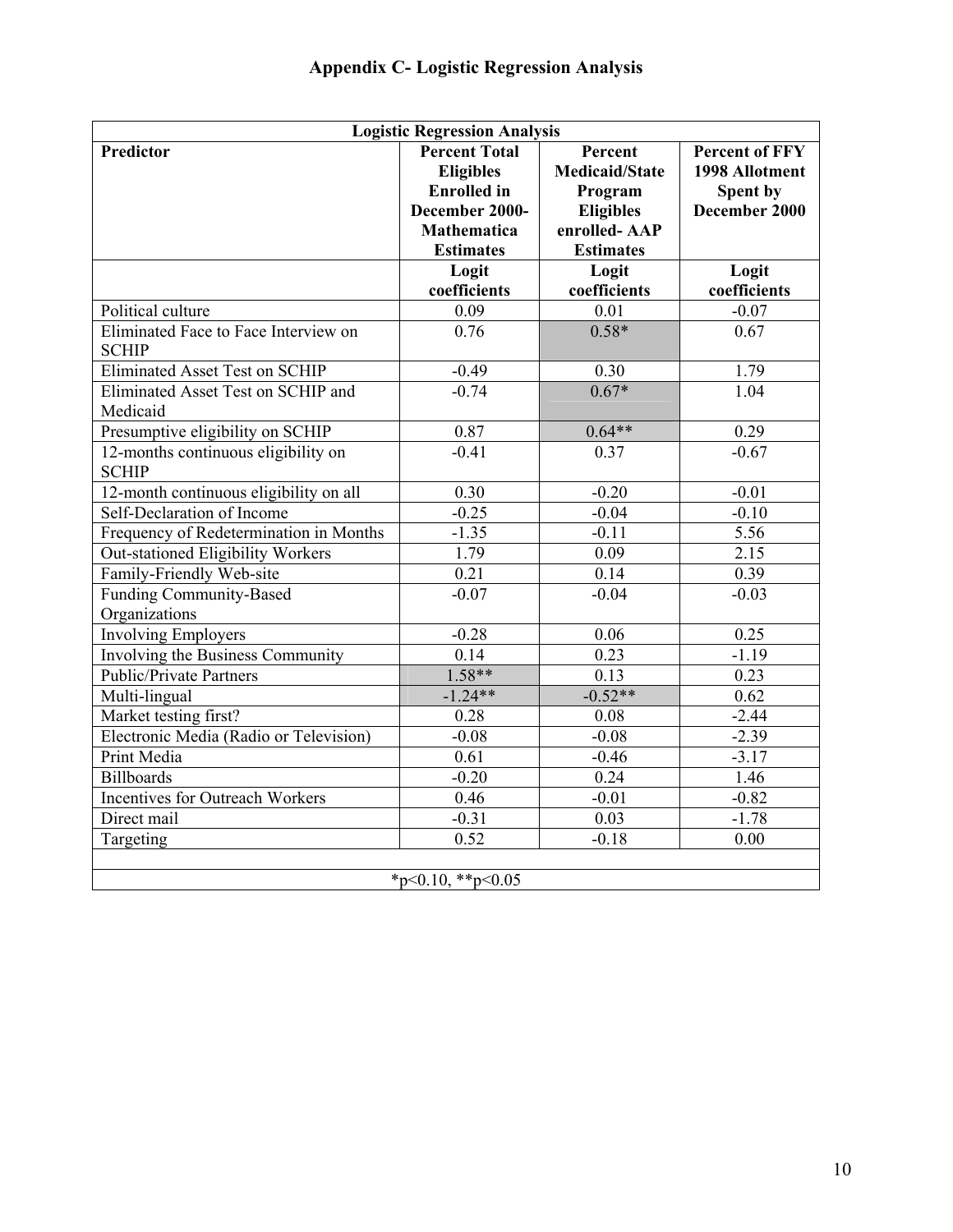## **References**

Alliance for Health Reform. (2000). Health Coverage, how much does insurance matter. Washington DC.

American Academy of Pediatrics. Children's health insurance status Medicaid/SCHIP eligibility and enrollment: State reports, 2000. Retrieved April 1, 2002 from www.aap.org.

American Academy of Pediatrics. (2001). Implementation principles and strategies for the state children's health insurance program. *Pediatrics*, 107,5.

Broaddus M, Ku L. (2000). Nearly 95 Percent of low-income uninsured children are now eligible for Medicaid or SCHIP. Washington DC: Center for Budget and Policy Priorities.

Bruen BK, Ullman F. (1998). Children's health insurance programs: Where states are, where they are headed. Washington DC: The Urban Institute.

Byck GR. (2000). A comparison of the socioeconomic and health status characteristics of uninsured, state children's health insurance program-eligible children in the United States with those of other groups of insured children: implications for policy. *Pediatrics*, 106,1.

Carpenter MB & Kavanagh L. (1997). Outreach and the State Children's Health Insurance Program: helping states enroll children and assure access to care. Arlington VA: National Center for Education in Maternal and Child Health at Georgetown University.

The Center for Medicare and Medicaid Services (formerly the Health Care Financing Administration). State Plans. Retrieved October 9, 2001 from www.hcfa.gov.

The Center for Medicare and Medicaid Services (formerly the Health Care Financing Administration). The State Children's Health Insurance Program Annual Enrollment Report. February 6, 2002. Retrieved February 15, 2002, from http://www.hcfa.gov/init/schip01.pdf.

The Center for Medicare and Medicaid Services (formerly the Health Care Financing Administration). Outreach Clearinghouse. New York Outreach Practices. Retrieved January 1, 2001, from www.hcfa.gov/init/outreach/factny.

The Center for Medicare and Medicaid Services (formerly the Health Care Financing Administration). Outreach Clearinghouse. New Jersey Outreach Practices. Retrieved January 1, 2001, from www.hcfa.gov/init/outreach/factnj.

The Children's Defense Fund. (2001). Sign them up! Newsletter. Washington DC.

Cohen Ross D. Reducing the number of uninsured children: outreach and enrollment efforts. Testimony before the Senate Finance Committee, March 15, 2001.

Congressional Budget Office Memorandum. (1998). Expanding health insurance coverage for children under title XXI of the Social Security Act.

Edmunds M, Teitelbaum M, & Gleason C. (2000). All over the map: a progress report on the State Children's Health Insurance Program. Washington DC: The Children's Defense Fund.

Felland LE, Benoit AM. (2001). Communities play key role in extending public health insurance to children. Washington DC: Center for Studying Health System Change. Issue Brief 44.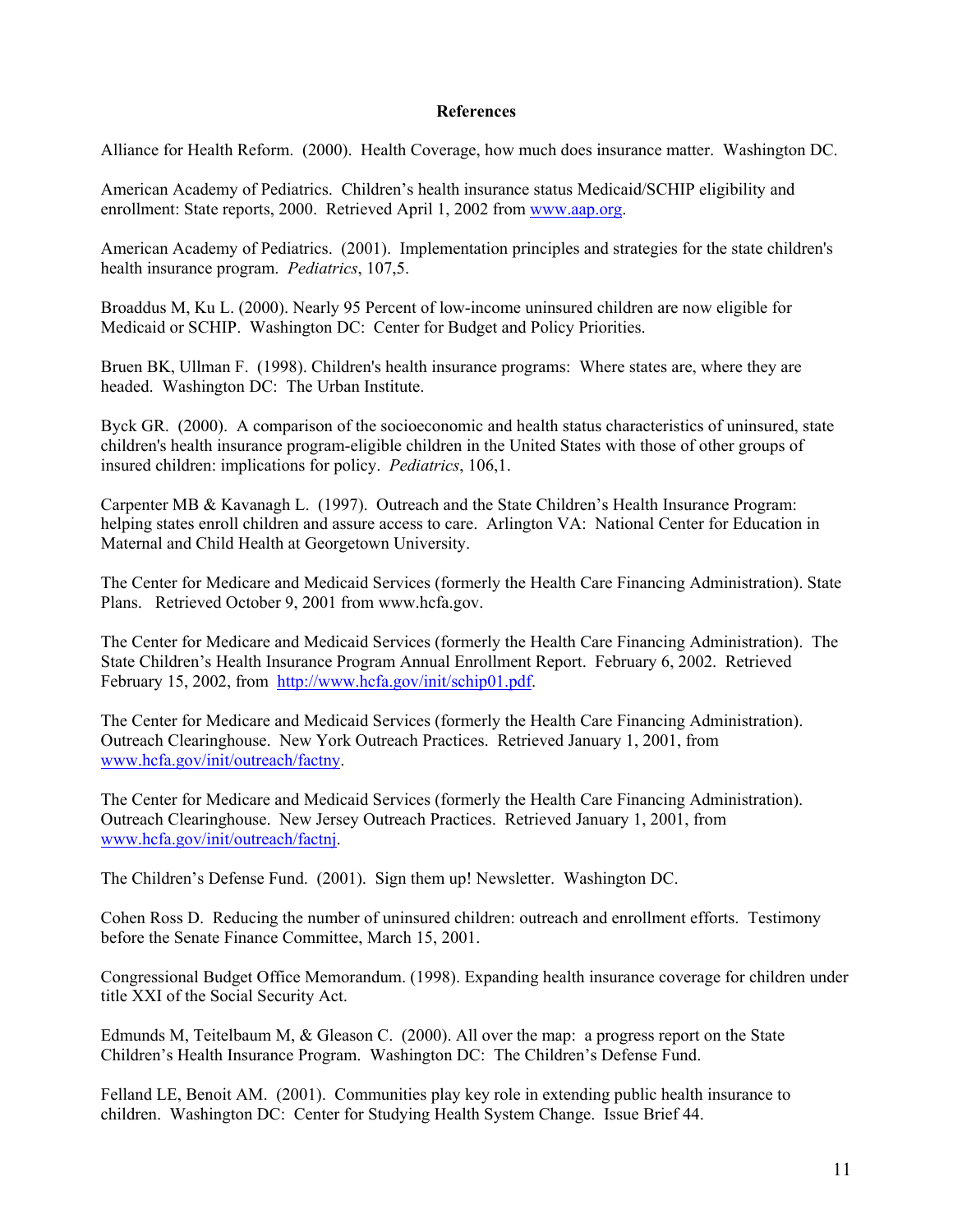The General Accounting Office. (1998). Health Insurance for Children: private individual coverage available, but choices can be limited and costs vary. GAO/HEHS-98-201.

The General Accounting Office. (1998). Medicaid: Demographics of nonenrolled children suggest state outreach strategies. GAO/HEHS-98-93.

The General Accounting Office. (1999). Children's health insurance program: state implementation approaches are evolving. GAO/HEHS-99-65.

The General Accounting Office. (2001). Health insurance: characteristics and trends in the uninsured population. GAO-01-507T.

Herz E, Baumrucker EP, & Gillespie J. (2000). Reaching low-income, uninsured children: are Medicaid and SCHIP doing the job? CRS Report for Congress, Order Code RL 30556.

Hill I. (2000). Charting new courses for children's health insurance*. Policy & Practice*; 58, 4.

Institute of Medicine. (1998). Systems of Accountability: Implementing Children's Health Insurance Programs. Washington, D.C.: National Academy Press.

The Kaiser Commission on Medicaid and the Uninsured. (2000). Medicaid and Children: overcoming barriers to enrollment. Washington DC: Prepared by Perry M, Kannel S, Valdez RB, Chang C.

The Kaiser Commission on Medicaid and the uninsured. (2000). Making it simple: Medicaid for Children and CHIP income eligibility guidelines and enrollment procedures, findings from a 50-state survey. Washington DC: Prepared by Cohen Ross D, Cox L.

The Kaiser Commission on Medicaid and the uninsured. (2000). Marketing Medicaid and CHIP: a study of state advertising campaigns. Washington DC: Prepared by Perry M, Smith VK, Smith CN, Chang C.

The Kaiser Commission on Medicaid and the Uninsured. (1997). State children's health insurance program summary. Washington DC.

Kenny G, Haley J. (2001). Why aren't more uninsured children enrolled in Medicaid or SCHIP? Washington DC: The Urban Institute, No. B-35.

Kenny G, Haley J, & Dubay L. (2001). How familiar are low-income parents with Medicaid and SCHIP? Washington DC: The Urban Institute, No B-34.

Klein R. (2001). Promising ideas in children's health insurance. Washington DC: Families USA.

National Center for Health Statistics- Early release of selected estimates from NHIS. Retrieved February 14, 2002, from: http://www.cdc.gov/nchs/about/major/nhis/released200202/table01\_1.htm

The National Conference of State Legislatures. (2001). SCHIP funds are redistributed. *State Budget and Tax News*, 20,6.

The National Conference of State Legislatures. (2000). State Children's Health Insurance Program Outreach Strategies. Washington DC.